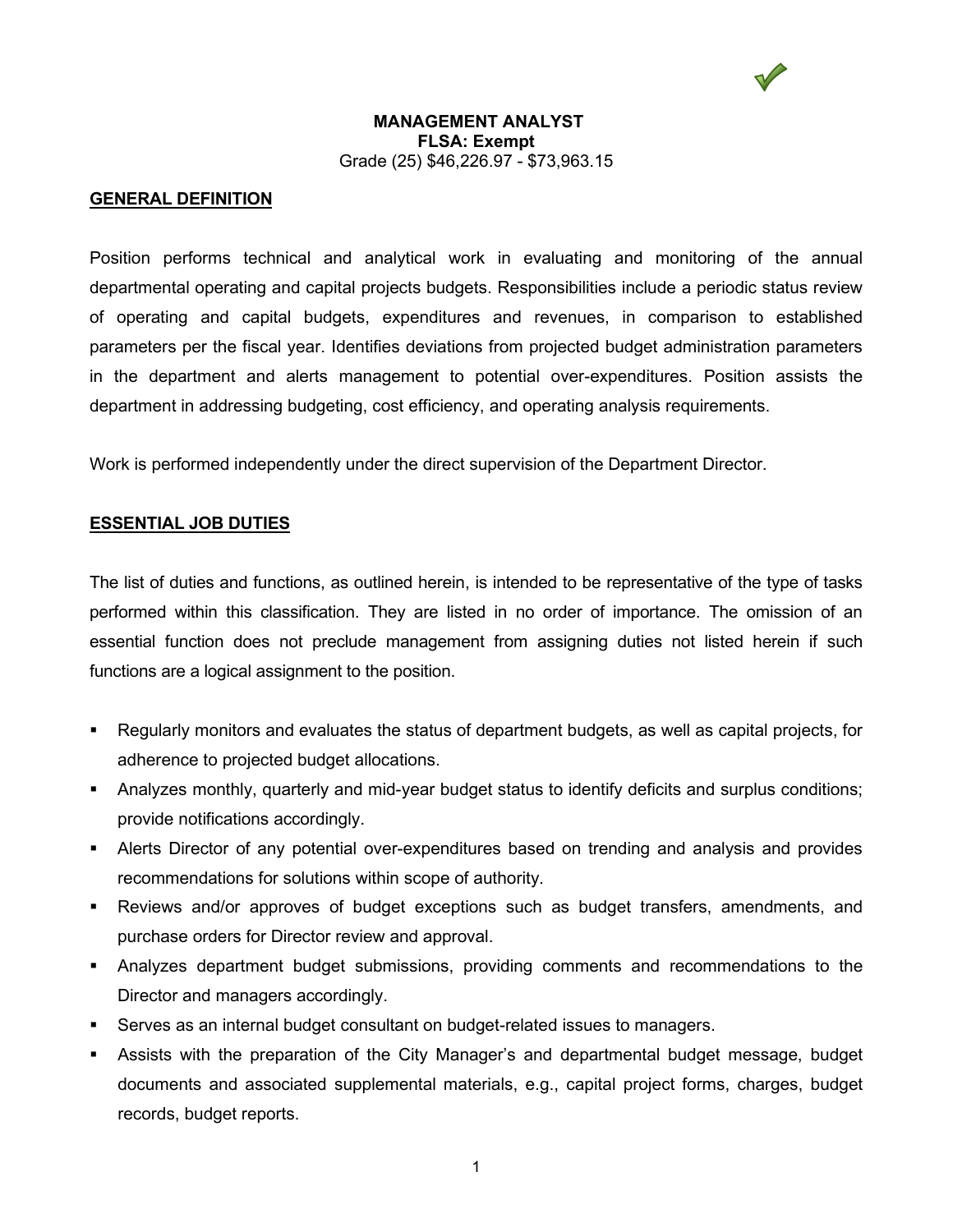- Maintains current knowledge of trends and developments in the field of budget administration in the public sector for application to areas of responsibility and compliance with legal requirements.
- Assists in the preparation of the annual budget.
- Maintains the integrity of the budget within the financial reporting system.
- Evaluates agenda item reports to ensure consistency with established budgets.
- Performs functions of financial administration and reporting to include, but not limited to: preparation and timely submission of reports, development and adjustment of associated budgets, coordination of budgeted funds, screening, and processing requests for expenditures, and ensuring the timely application for reimbursement from the state or granting agency.

# **KNOWLEDGE, SKILLS & ABILITIES**

- Substantial knowledge of the principles and practices applied to the management and analysis of municipal operating and capital projects budget administration.
- Substantial knowledge of statistical concepts and methods as applied to the analyses of budget management and administration.
- Knowledge of the principles and practices of governmental accounting, budgeting and municipal fiscal management.
- Substantial knowledge of the body of available and current information resources applicable to the department's functions for technical research purposes and for special projects as may be assigned.
- Knowledge of legislation and regulatory standards applicable to the management and administration of public funds.
- Considerable knowledge of modern office practices, with emphasis on computer literacy, word processing, spreadsheet applications, and electronic records and file management.
- Ability to establish and maintain effective working relationships with employees, division and department heads, public**/**private sector contacts, and City Administration.
- Ability to communicate professionally verbally, in writing, and in presentations.
- A strong customer service orientation in work and communication with coworkers, management, elected officials and citizens.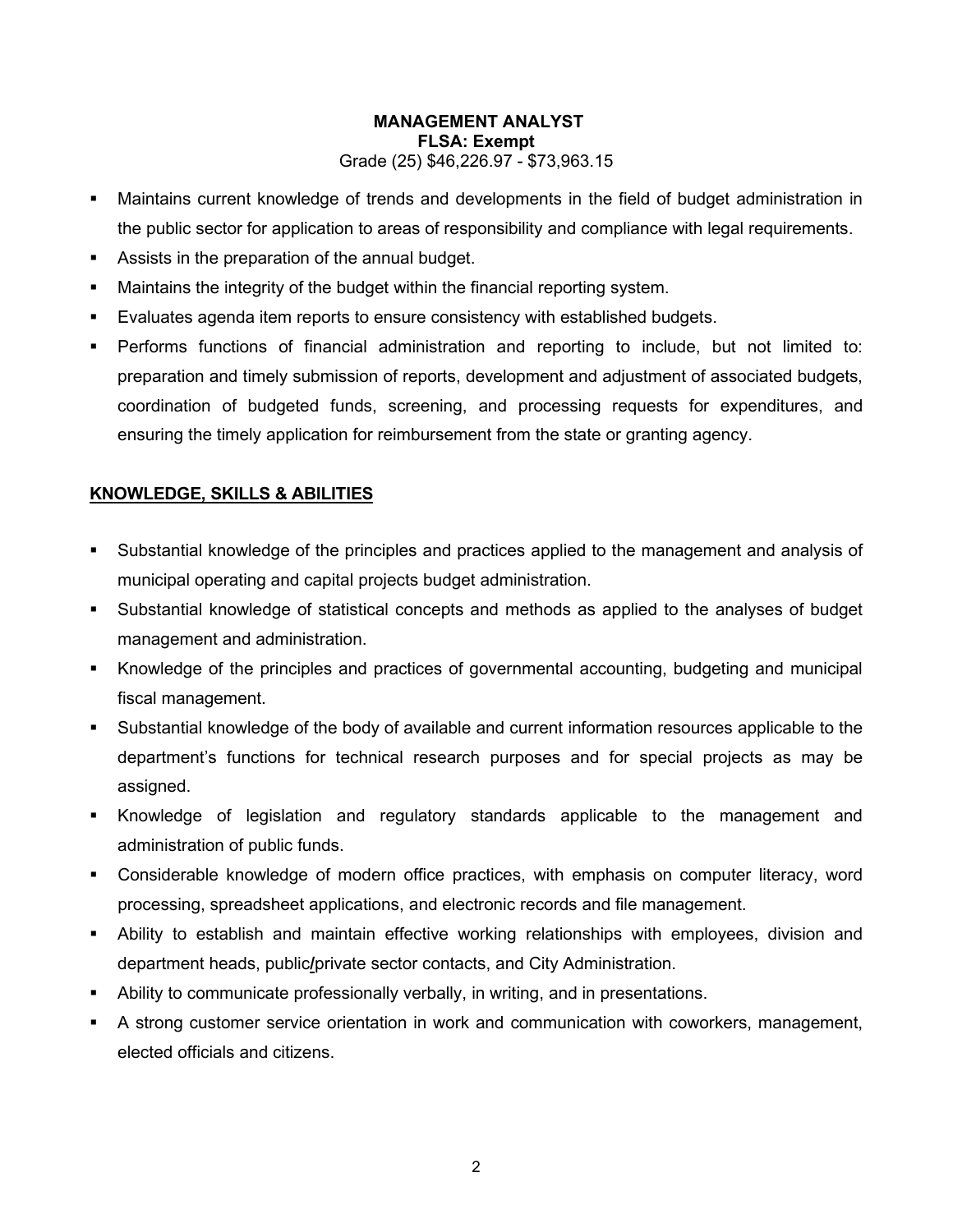## **MINIMUM ACCEPTABLE EDUCATION, TRAINING & EXPERIENCE**

Bachelor's degree from an accredited college or university in Business or Public Administration, Finance, Accounting, or related field and 2 years of progressively responsible and skilled experience. Strong computer skills.

#### **PREFERRED**

3 years of financial related experience.

2 years of municipal experience.

Experience working with Enterprise Resource Planning business management software (MUNIS)

## **PHYSICAL REQUIREMENTS**

The City of Oakland Park is an Equal Opportunity Employer. In compliance with the Americans with Disabilities Act (42 U.S. C. 12101 et. seq.), the City of Oakland Park will provide reasonable accommodations to qualified individuals with disabilities and encourages both prospective and current employees to discuss potential accommodations with the employer. The physical demands described here are representative of those that must be met by an employee to successfully perform the essential functions of this job.

Tasks involve the ability to exert light physical effort in sedentary to light work, but which may involve some lifting, carrying, pushing and/or pulling of objects and materials of lightweight (5-15 pounds). Tasks may involve extended periods of time at a keyboard or workstation. Work is performed in usual office conditions with rare exposure to disagreeable environmental factors. Some tasks require visual abilities. Some tasks require oral communication ability.

A review of this position has excluded the marginal functions of the position that are incidental to the performance of fundamental job duties. All duties and responsibilities are essential job functions and requirements are subject to possible modifications to reasonably accommodate individuals with disabilities. To perform this job successfully, the incumbent(s) will possess the abilities and aptitudes to perform each duty proficiently. Some requirements may exclude individuals who pose a direct threat of